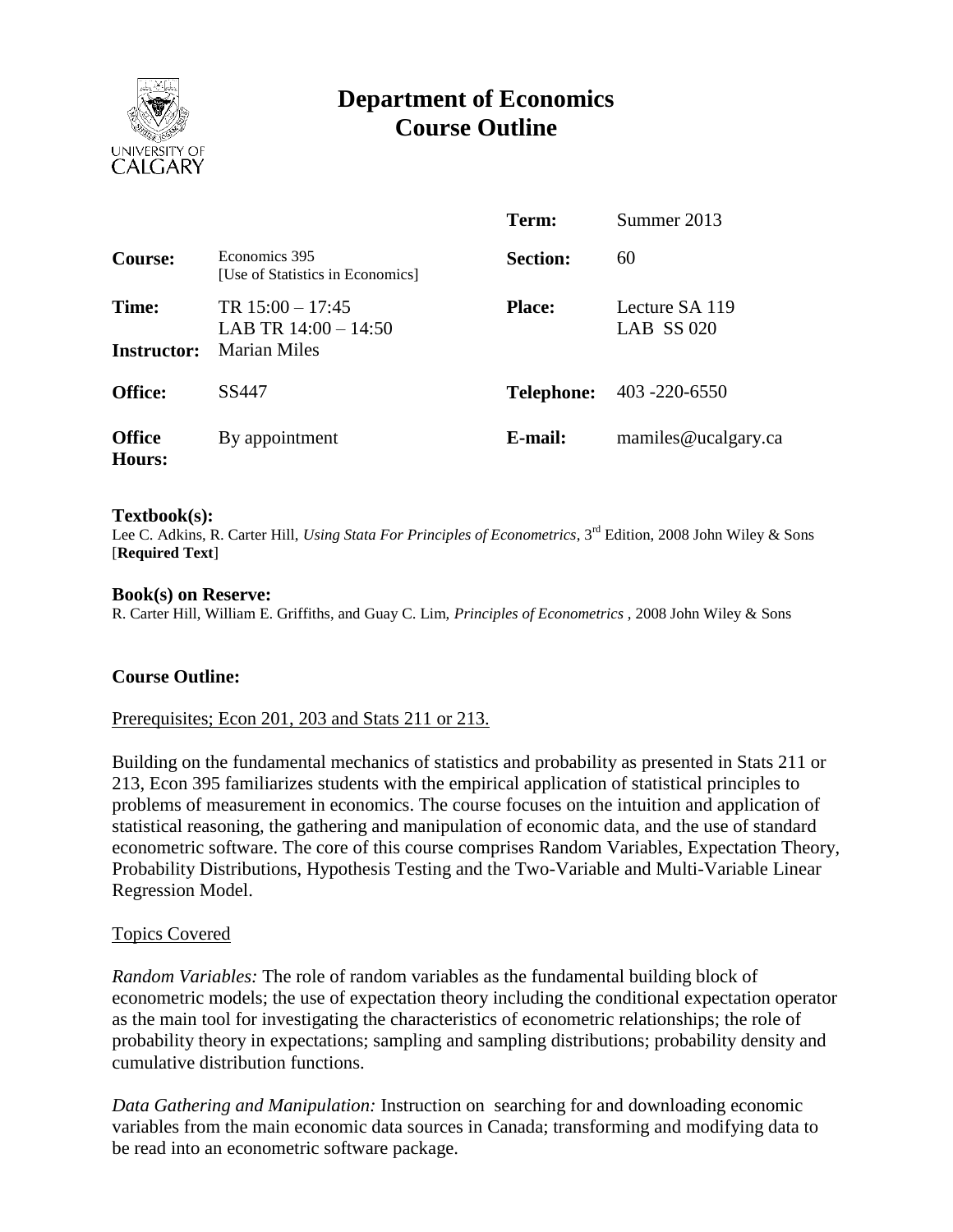*Single and Multi-Variate Probability Distributions:* Instruction on using and interpreting the Uni-variate and Multi-variate Normal distribution; extensions to the Student -t, Chi-squared and F distributions with empirical applications.

*Hypothesis Testing and Inference:* Single and joint hypothesis tests, Type I and Type II errors and p-values; choosing the correct test statistic for the measurement problem.

*The Least Square Regression Estimator:* The two-variable regression model; interpreting the variables, the coefficients and the error term; confidence intervals, goodness-of-fit, hypothesis testing and introduction to multi-variable linear regression models.

*Applications of Econometric Software:* Instruction on using a standard econometric software package; reading data, descriptive statistics, applying the least squares estimator, interpreting econometric results, carrying through with and the empirical interpretation of hypothesis testing and other standard econometric tests; graphical methods.

*Students MUST attend lab presentations.* The course will use software Excel and STATA.

# **Grade Determination and Final Examination Details:**

| Midterm Examination      | 35% |
|--------------------------|-----|
| Assignments              | 25% |
| <b>Final Examination</b> | 40% |

The format and due dates of the assignments and midterm will be discussed during the first lecture. Late assignments will not be accepted. Students may work in small groups of 2 students on assignments, and a group file is to be handed in. **S**tudents in the group will receive the same mark for the assignment.

Tests and final exams are marked on a numerical (percentage) basis, and then converted to letter grades. The course grade is then calculated using the weights indicated above. As a guide to determining standing, these letter grade equivalences will generally apply:

| $A+ 95-100$   | $B = 75 - 79$ | $C-57-59$     |
|---------------|---------------|---------------|
| $A = 90 - 94$ | $B - 70 - 74$ | $D+ 54-56$    |
| A- 85 - 89    | $C+ 65 - 69$  | $D = 50 - 53$ |
| $B+ 80 - 84$  | $C = 60 - 64$ | $F = 0 - 49$  |

Non-programmable calculators WILL be allowed during the writing of tests or final examinations. Programmable calculators are NOT allowed during the writing of tests or final examinations.

No deferred midterm will be given. In case of documented illness or family emergency, the extra weight will be shifted to the final examination. The Instructor should be notified in advance if a student will be unable to write a midterm. In any case, documentation must be provided as soon as possible (within a day or so of the missed midterm).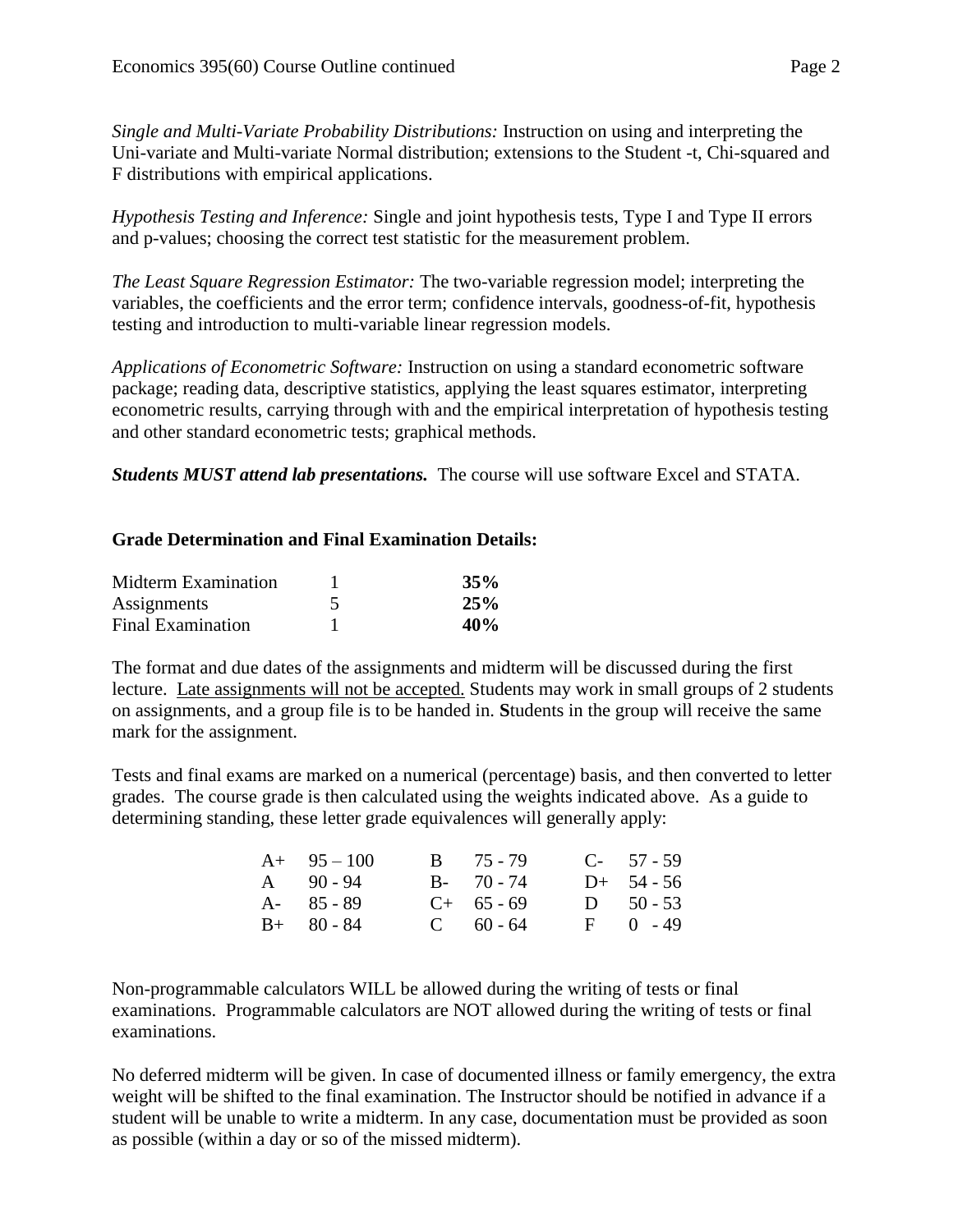There will be a Registrar scheduled final examination, lasting 2 hours.

Students' Union Vice-President Academic: Emily Macphail Phone: 403-220-3911 E-mail [suvpaca@ucalgary.ca](mailto:subpaca@ucalgary.ca)

Students' Union Faculty Representative (Arts) Phone: 403-220-3913Office: MSC 251

E-mail [arts1@su.ucalgary.ca](mailto:arts1@su.ucalgary.ca) [arts2@su.ucalgary.ca,](mailto:arts2@su.ucalgary.ca) [arts3@su.ucalgary.ca,](mailto:arts3@su.ucalgary.ca) [arts4@su.ucalgary.ca](mailto:arts4@su.ucalgary.ca)

Society of Undergraduates in Economics (S.U.E.): [www.ucalgary.ca/sue](http://www.fp.ucalgary.ca/econ)

Society of Undergraduates in Economics is a student run organization whose main purpose is to assist undergraduate economics students succeed both academically and socially at the University of Calgary. Services include access to the exam bank, career partnerships with the Career Centre through hosting industry nights and information sessions, recognizing achievements in teaching, and organizing social events for members. They invite you to join by contacting [sue@ucalgary.ca.](mailto:sue@ucalgary.ca)

## *Faculty of Arts Program Advising and Student Information Resources*

- Have a question, but not sure where to start? The Faculty of Arts Program Information Centre (PIC) is your information resource for everything in Arts! Drop in at SS102, call them at 403-220-3580 or email them at  $artsads@ucalgary.ca.$  You can also visit the Faculty of Arts website at<http://arts.ucalgary.ca/undergraduate> which has detailed information on common academic concerns.
- For program planning and advice, contact the Student Success Centre (formerly the Undergraduate programs Office) at  $403-220-5881$  or visit them on the  $3<sup>rd</sup>$  Floor of the Taylor Family Digital Library.
- For registration (add/drop/swap), paying fees and assistance with your Student Centre, contact Enrolment Services at 403-210-ROCK [7625] or visit them in the MacKimmie Library Block.
- Online writing resources are available at *http://ucalgary.ca/ssc/writing-support/onlinewriting-resources*

Notes:

 It is the student's responsibility to request academic accommodations. If you are a student with a documented disability who may require academic accommodation and have not registered with the Disability Resource Centre, please contact their office at 403-220-8237. Students who have not registered with the Disability Resource Centre are